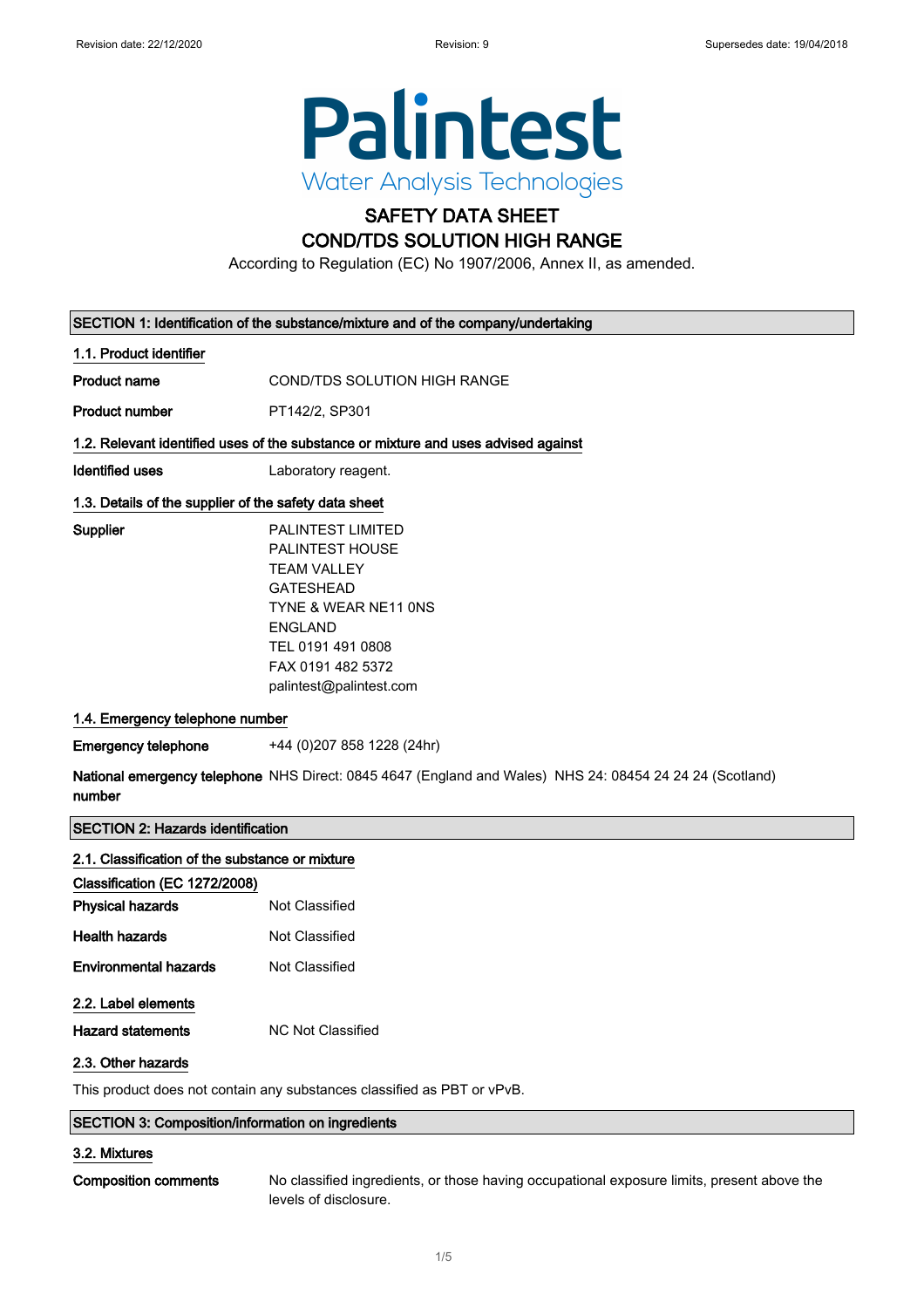## SECTION 4: First aid measures

| 4.1. Description of first aid measures                     |                                                                                                                                              |  |
|------------------------------------------------------------|----------------------------------------------------------------------------------------------------------------------------------------------|--|
| Inhalation                                                 | Unlikely route of exposure as the product does not contain volatile substances.                                                              |  |
| Ingestion                                                  | Rinse mouth thoroughly with water. Give plenty of water to drink.                                                                            |  |
| Skin contact                                               | Wash skin thoroughly with soap and water.                                                                                                    |  |
| Eye contact                                                | Rinse immediately with plenty of water. Remove any contact lenses and open eyelids wide<br>apart. Continue to rinse for at least 15 minutes. |  |
|                                                            | 4.2. Most important symptoms and effects, both acute and delayed                                                                             |  |
| Inhalation                                                 | No specific symptoms known.                                                                                                                  |  |
| Ingestion                                                  | No specific symptoms known.                                                                                                                  |  |
| Skin contact                                               | No specific symptoms known.                                                                                                                  |  |
| Eye contact                                                | No specific symptoms known.                                                                                                                  |  |
|                                                            | 4.3. Indication of any immediate medical attention and special treatment needed                                                              |  |
| Notes for the doctor                                       | No specific recommendations.                                                                                                                 |  |
| <b>SECTION 5: Firefighting measures</b>                    |                                                                                                                                              |  |
| 5.1. Extinguishing media                                   |                                                                                                                                              |  |
| Suitable extinguishing media                               | The product is not flammable. The product is non-combustible. Use fire-extinguishing media<br>suitable for the surrounding fire.             |  |
| 5.2. Special hazards arising from the substance or mixture |                                                                                                                                              |  |
| <b>Hazardous combustion</b><br>products                    | No known hazardous decomposition products.                                                                                                   |  |
| 5.3. Advice for firefighters                               |                                                                                                                                              |  |
| Protective actions during<br>firefighting                  | No specific firefighting precautions known.                                                                                                  |  |
| <b>SECTION 6: Accidental release measures</b>              |                                                                                                                                              |  |
|                                                            | 6.1. Personal precautions, protective equipment and emergency procedures                                                                     |  |
| <b>Personal precautions</b>                                | In case of spills, beware of slippery floors and surfaces. Follow precautions for safe handling<br>described in this safety data sheet.      |  |
| 6.2. Environmental precautions                             |                                                                                                                                              |  |
| <b>Environmental precautions</b>                           | Not considered to be a significant hazard due to the small quantities used.                                                                  |  |
| 6.3. Methods and material for containment and cleaning up  |                                                                                                                                              |  |
| Methods for cleaning up                                    | No specific clean-up procedure recommended. Non-hazardous substance.                                                                         |  |
| 6.4. Reference to other sections                           |                                                                                                                                              |  |
| Reference to other sections                                | Wear protective clothing as described in Section 8 of this safety data sheet.                                                                |  |
| <b>SECTION 7: Handling and storage</b>                     |                                                                                                                                              |  |
| 7.1. Precautions for safe handling                         |                                                                                                                                              |  |
| <b>Usage precautions</b>                                   | Read and follow manufacturer's recommendations.                                                                                              |  |
|                                                            | 7.2. Conditions for safe storage, including any incompatibilities                                                                            |  |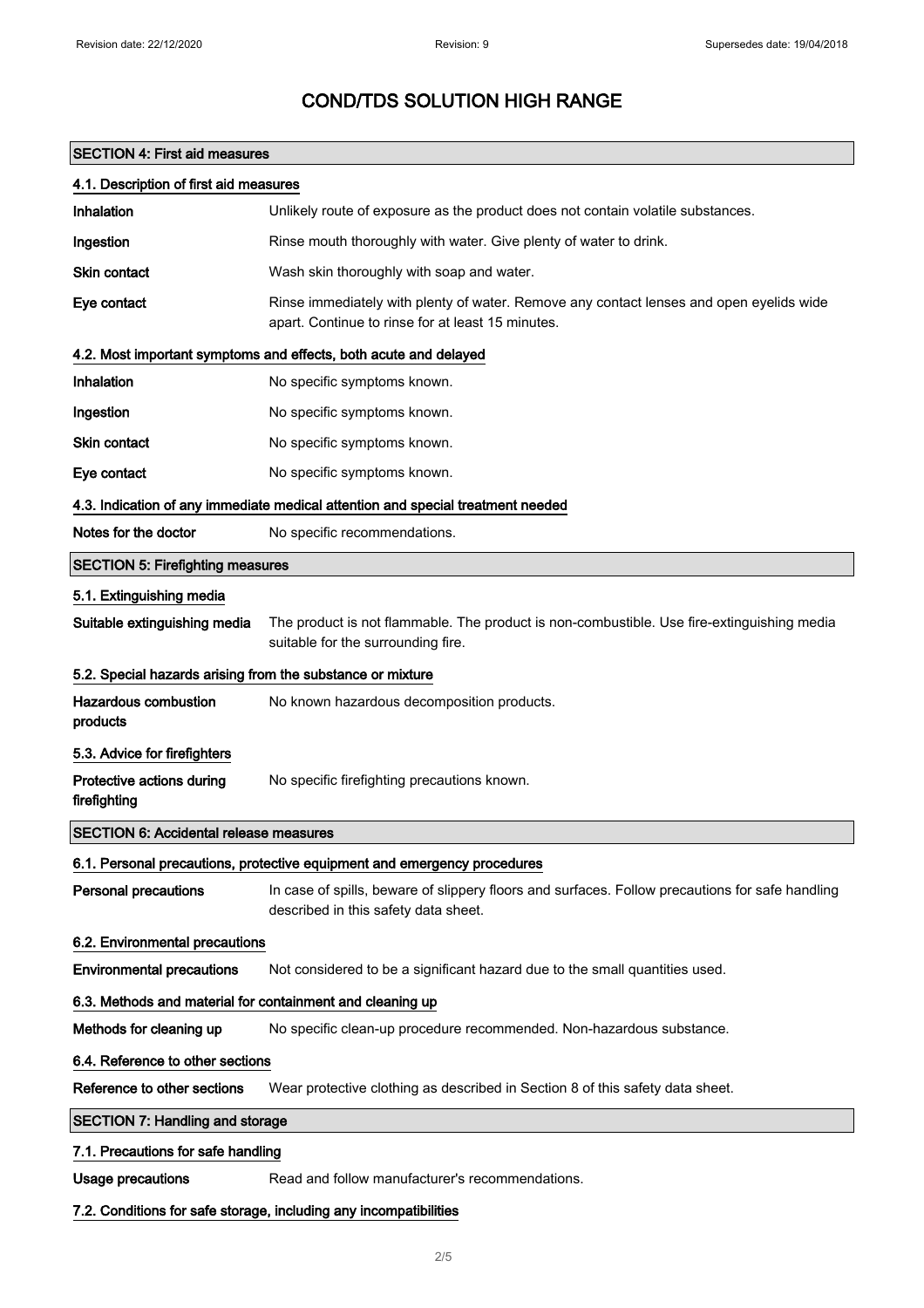| <b>Storage precautions</b>                                 | Store in tightly-closed, original container in a dry and cool place. Keep separate from food,<br>feedstuffs, fertilisers and other sensitive material.                                                    |
|------------------------------------------------------------|-----------------------------------------------------------------------------------------------------------------------------------------------------------------------------------------------------------|
| 7.3. Specific end use(s)                                   |                                                                                                                                                                                                           |
| Specific end use(s)                                        | The identified uses for this product are detailed in Section 1.2.                                                                                                                                         |
| SECTION 8: Exposure controls/Personal protection           |                                                                                                                                                                                                           |
| 8.1. Control parameters                                    |                                                                                                                                                                                                           |
| Ingredient comments                                        | No classified ingredients, or those having occupational exposure limits, present above the<br>levels of disclosure.                                                                                       |
| 8.2. Exposure controls                                     |                                                                                                                                                                                                           |
| Protective equipment                                       |                                                                                                                                                                                                           |
|                                                            |                                                                                                                                                                                                           |
| Eye/face protection                                        | Eyewear complying with an approved standard should be worn if a risk assessment indicates<br>eye contact is possible. The following protection should be worn: Chemical splash goggles or<br>face shield. |
| Hand protection                                            | No specific hand protection recommended. Chemical-resistant, impervious gloves complying<br>with an approved standard should be worn if a risk assessment indicates skin contact is<br>possible.          |
| Hygiene measures                                           | No specific hygiene procedures recommended but good personal hygiene practices should<br>always be observed when working with chemical products.                                                          |
|                                                            |                                                                                                                                                                                                           |
| <b>Respiratory protection</b>                              | No specific recommendations. Respiratory protection may be required if excessive airborne<br>contamination occurs.                                                                                        |
| <b>SECTION 9: Physical and chemical properties</b>         |                                                                                                                                                                                                           |
| 9.1. Information on basic physical and chemical properties |                                                                                                                                                                                                           |
| Appearance                                                 | Clear liquid.                                                                                                                                                                                             |
| Colour                                                     | Colourless.                                                                                                                                                                                               |
| Odour                                                      | Odourless.                                                                                                                                                                                                |
| 9.2. Other information                                     |                                                                                                                                                                                                           |
| Other information                                          | Not known.                                                                                                                                                                                                |
| <b>SECTION 10: Stability and reactivity</b>                |                                                                                                                                                                                                           |
| 10.1. Reactivity                                           |                                                                                                                                                                                                           |
| Reactivity                                                 | There are no known reactivity hazards associated with this product.                                                                                                                                       |
| 10.2. Chemical stability                                   |                                                                                                                                                                                                           |
| <b>Stability</b>                                           | Stable at normal ambient temperatures and when used as recommended.                                                                                                                                       |
| 10.3. Possibility of hazardous reactions                   |                                                                                                                                                                                                           |
| Possibility of hazardous<br>reactions                      | Not known.                                                                                                                                                                                                |
| 10.4. Conditions to avoid                                  |                                                                                                                                                                                                           |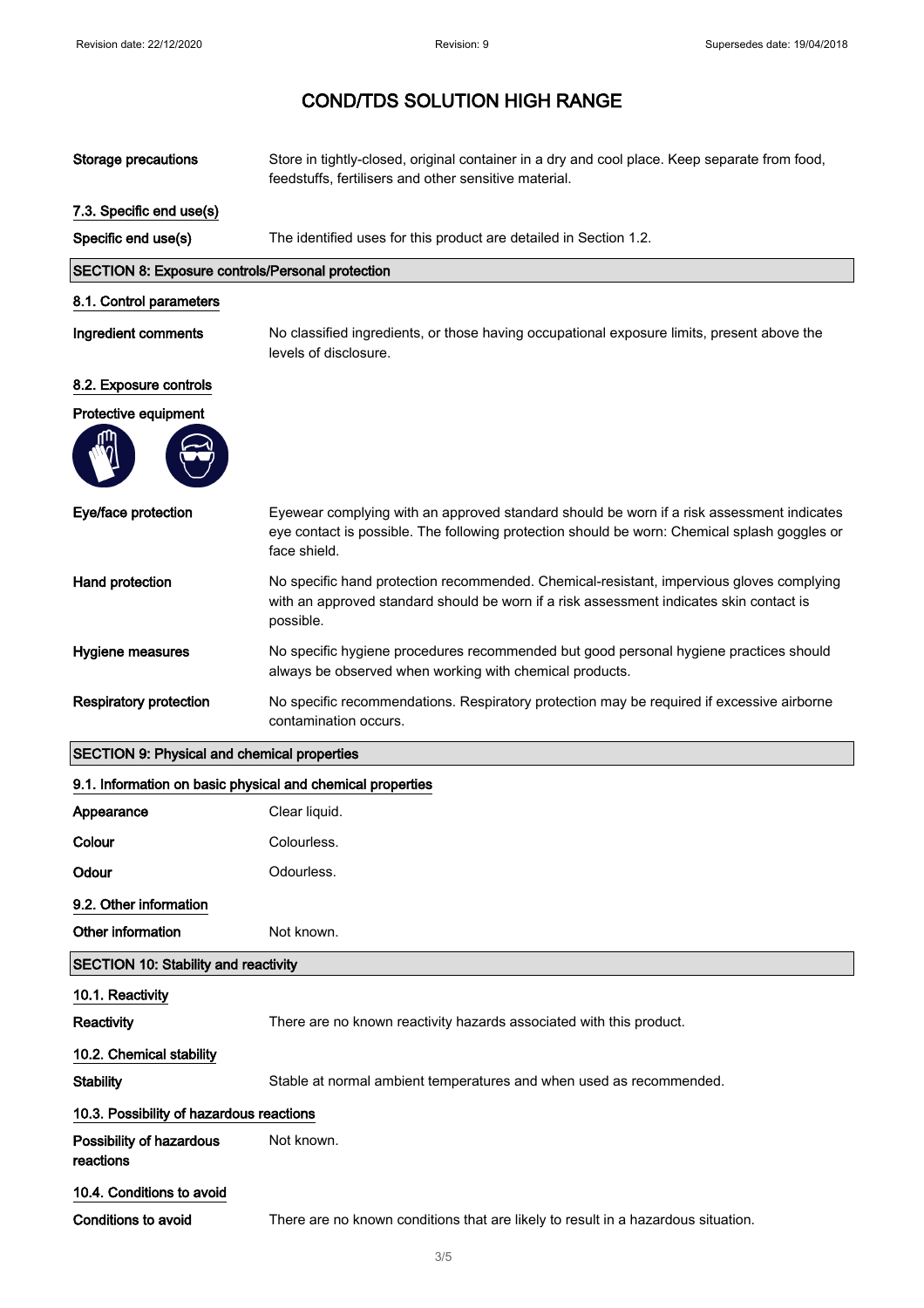### 10.5. Incompatible materials

Materials to avoid No specific material or group of materials is likely to react with the product to produce a hazardous situation.

#### 10.6. Hazardous decomposition products

Hazardous decomposition products No known hazardous decomposition products.

### SECTION 11: Toxicological information

| 11.1. Information on toxicological effects |                                                                                                                                                                                                                                                                                      |  |
|--------------------------------------------|--------------------------------------------------------------------------------------------------------------------------------------------------------------------------------------------------------------------------------------------------------------------------------------|--|
| <b>Toxicological effects</b>               | No information available.                                                                                                                                                                                                                                                            |  |
|                                            |                                                                                                                                                                                                                                                                                      |  |
| <b>General information</b>                 | No specific health hazards known.                                                                                                                                                                                                                                                    |  |
| Ingestion                                  | No harmful effects expected from quantities likely to be ingested by accident.                                                                                                                                                                                                       |  |
| Skin contact                               | Skin irritation should not occur when used as recommended.                                                                                                                                                                                                                           |  |
| Eye contact                                | No specific health hazards known.                                                                                                                                                                                                                                                    |  |
| Acute and chronic health<br>hazards        | Because of the product's quantity and composition, the health hazard is regarded as low.                                                                                                                                                                                             |  |
| Route of exposure                          | Ingestion. Skin and/or eye contact                                                                                                                                                                                                                                                   |  |
| <b>SECTION 12: Ecological information</b>  |                                                                                                                                                                                                                                                                                      |  |
| Ecotoxicity                                | There are no data on the ecotoxicity of this product. The product is not expected to be<br>hazardous to the environment. The product components are not classified as environmentally<br>hazardous. However, large or frequent spills may have hazardous effects on the environment. |  |
| 12.1. Toxicity                             |                                                                                                                                                                                                                                                                                      |  |
| Toxicity                                   | No information available.                                                                                                                                                                                                                                                            |  |
| 12.2. Persistence and degradability        |                                                                                                                                                                                                                                                                                      |  |
|                                            | <b>Persistence and degradability</b> There are no data on the degradability of this product.                                                                                                                                                                                         |  |
| 12.3. Bioaccumulative potential            |                                                                                                                                                                                                                                                                                      |  |

Bioaccumulative potential No data available on bioaccumulation.

12.4. Mobility in soil

assessment

Mobility **Mobility** The product is soluble in water.

### 12.5. Results of PBT and vPvB assessment

Results of PBT and vPvB This substance is not classified as PBT or vPvB according to current EU criteria.

# 12.6. Other adverse effects

Other adverse effects No data available.

### SECTION 13: Disposal considerations

### 13.1. Waste treatment methods

Disposal methods Dispose of waste to licensed waste disposal site in accordance with the requirements of the local Waste Disposal Authority.